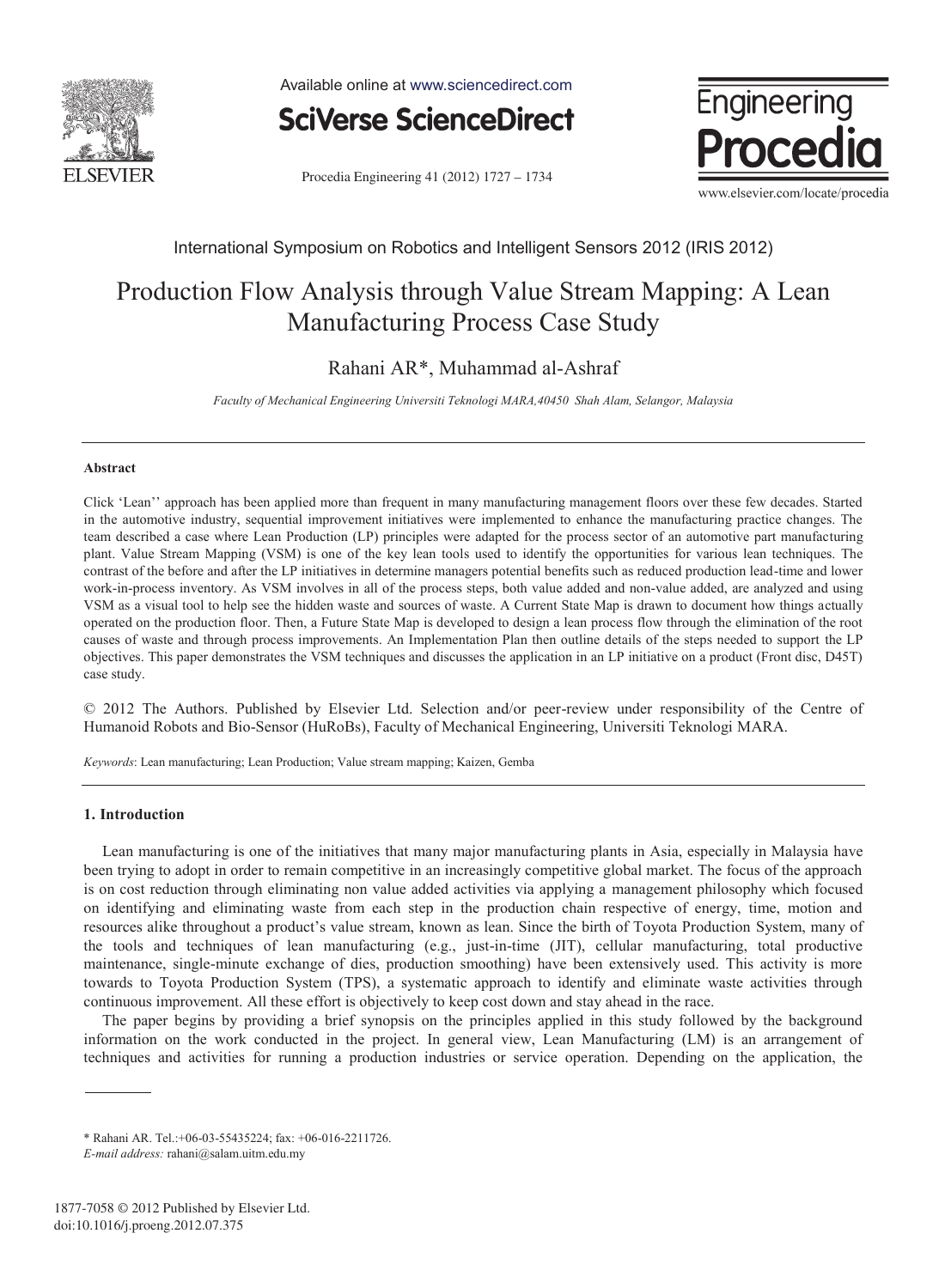techniques and activities would respectively differ accordingly. Nevertheless, they have the same core principle: the elimination of all non-value-adding activities and waste from the business. Types of waste that outlined in the project include the following 7 *Muda* [1]. Lean was chosen as the key ingredients in the improvement program objectively to suit the purpose of waste removal. Lean application is guided by 5 simple steps starting from identifying the value of process, identifying the process value stream, focusing on the process flow, configurations of the pull factor and work towards process perfection [2]. The most regular quality gurus such as *Toyoda, Shigeo Shingo*, and *Taiichi Ohno* are those responsible in formulating a new, disciplined, process-oriented system, which is known today as the ''Toyota Production System," or "Lean Manufacturing"[1]. By applying tools that could identify major sources of waste, and then using tools such as production smoothing approach, setup time reduction and others to eliminate waste, the project team applied the following related lean tools such as *Kanban*, Total Preventive Maintenance (TPM), Setup time reduction, *Yamazumi* chart, Total quality management (TQM), 5S and VSM: A collection of all actions (value added as well as non-value-added) that are required to bring a product through the main flows.

The objective of this project is to use a case-based approach to determine how lean manufacturing tools are utilized to help the process industry eliminate waste, maintain better inventory control, improve product quality, and capable of better operational control. A Small Medium Industries (SMI) is a local company referred to demonstrate the approach followed is referred to as SMC throughout this paper. In SMC, the team adopted VSM to map the current operating state for SMC. In case of before LP is implemented, VSM mapping is used to identify sources of waste and to discover the appropriate lean tools for reducing the waste. A later map is then established to highlight the improvement in the area and the applied lean tools.

#### **2. Methods**

#### *2.1. Process Review and Data Collection*

Prior to LP implementation, a process review on D45T was conducted to investigate the existing method of its actual assembly processes through direct observation. Hardcopy information on actual manufacturing activities are based on their Operations Manuals and the Standard Operating Procedure (SOP). The Cycle Time or Processing Time measured is as per SMC manufacturing data collected from Production In-process Quality Control (QC) for the past 3months were compiled in order to establish the baseline for data analysis. Further to that, line observation was conducted to monitor and to grasp full understanding on the current practice at the assembly line as well as to identify types of wastes in the process. Changeover time, transportation time, queuing, handling and machine time data were tabulated during the first month of the monitoring period. Method to establish VSM is presented though the following;

- Data of Cycle time or processing time
- Data of Changeover time.
- Initial data collection on overall cycles times, waste time, in-process queue time.
- Data gathering for % rejects and work-in-process
- *Gemba*
- Establishing VSM
- *Kaizen* initiatives
- Monitoring and improvised.

#### *2.2. VSM – The mapping Process*

Value stream mapping (VSM) is an effective tool for the practice of lean manufacturing. VSM approached the entire process flow in a three-step methods [4] in which first producing a diagram showing the actual material and information flows or Current State on how the actual process operates. This is created while walking down the production line. Secondly, a Future State map is produced to identify the root causes of waste and through process improvements that could give great financial impact to the process, a lean process flow. These improvements are then carried out, the Implementation Plan as part and partial details and action needed to gain the project objectives in process *kaizen* (continuous improvement) and *poka-yoke* [3]. Figure1[5] shows a map of a simple value stream. This example is a material-flow-only value stream map. A weekly truck shipment of material is kept as inventory for 5 days before being assembly and inspected. Assembly process and inspection activities are being captured in the data box. Complete products are kept for another 30 days in the inventory before is scheduled for delivery.